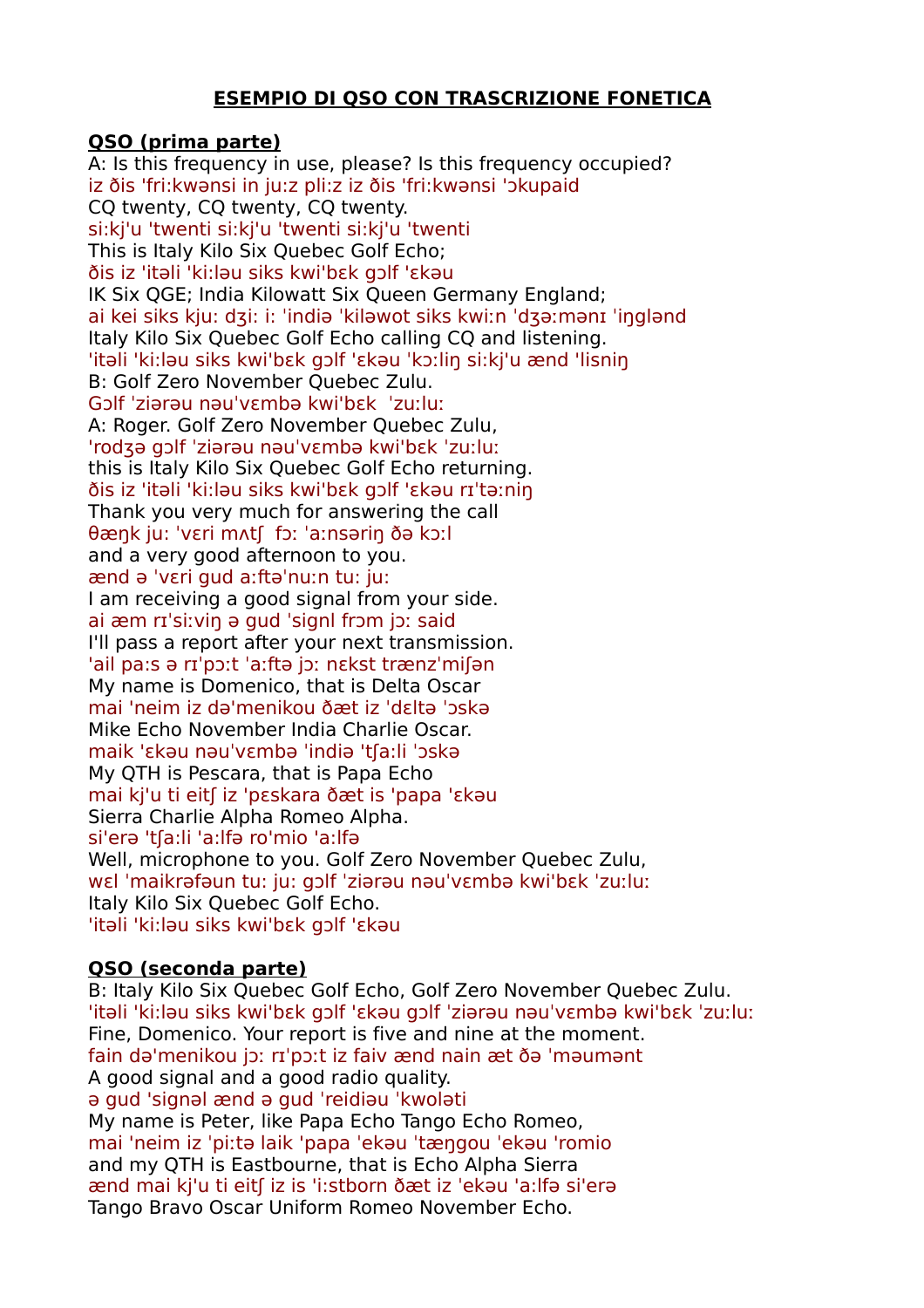ˈtӕŋgou 'braːvəu ˈɔskə ˈjuːnifɔːm 'romio nəuˈvɛmbə ˈekəu Eastbourne is in the south eastern part of England. 'i:stborn iz in ðə sauθ ˈiːstən pa:t ɔv ˈiŋglənd Mike to you, Domenico. Italy Kilo Six Quebec Golf Echo, maik tu: ju: də'menikou 'itəli 'ki:ləu siks kwi'bεk gɔlf 'εkəu Golf Zero November Quebec Zulu. gɔlf ˈziərəu nəuˈvɛmbə kwi'bεk ˈzuːluː A: Golf Zero November Quebec Zulu, Italy Kilo Six Quebec Golf Echo. gɔlf ˈziərəu nəuˈvɛmbə kwi'bεk ˈzuːluː 'itəli 'ki:ləu siks kwi'bεk gɔlf 'εkəu OK, Peter. Fine business. Your report is five and nine here in Pescara. əu kei ˈpiːtə fain ˈbiznis jɔː rɪˈpɔːt iz faiv ӕnd nain hiə in 'pεskara I am using a Four Forty Sierra Alpha Tango Kenwood ai ӕm 'ju:siŋ ə fɔː ˈfɔːti si'erə a:lfə ˈtӕŋgou 'kenwu:d transceiver and my antenna is a tube dipole. 'trænsi:və ӕnd mai ænˈtɛnə iz ə tjuːb 'daipo:l The WX is fine: no clouds and the temperature is ðə ˈdʌbljuː ɛks iz fain nəu klaudz ӕnd ðə ˈtɛmprətʃə iz about twenty degrees centigrade. əˈbaut ˈtwɛnti diˈgriːz ˈsɛntigreid Microphone to you, Peter. ˈmaikrəfəun tu: ju: Golf Zero November Quebec Zulu, Italy Kilo Six Quebec Golf Echo. gɔlf ˈziərəu nəuˈvɛmbə kwi'bεk ˈzuːluː 'itəli 'ki:ləu siks kwi'bεk gɔlf 'εkəu

### **QSO (terza parte)**

B: Italy Kilo Six Quebec Golf Echo, Golf Zero November Quebec Zulu. 'itəli 'ki:ləu siks kwi'bεk gɔlf 'εkəu gɔlf ˈziərəu nəuˈvɛmbə kwi'bεk ˈzuːluː Fine, Domenico. Once again a very good transmission. fain də'meniko wʌns əˈgɛn ə vɛrɪ gud trænzˈmɪʃən The signal remains steady on nine and I can confirm the ðə ˈsignl ri'meinz ˈstɛdi ɔn nain ӕnd ai kæn kənˈfəːm ðə good quality of your modulation. gud ˈkwɔliti ɔv jɔː mɔdjuˈleiʃən Well, Domenico. My transceiver is an Icom Seven Three wɛl də'menikou mai 'trænsi:və iz æn 'aikom ˈsɛvn θriː Five and my antenna is a trapped dipole. faiv ӕnd mai ænˈtɛnə iz ə træpd 'daipo:l The weather is not good here. It's rainy and windy and the ðə ˈwɛðə iz nɔt gud hiə its 'reini ӕnd 'windi ӕnd ðə temperature is about twelve degrees centigrade. ˈtɛmprətʃə iz əˈbaut twɛlv diˈgriːz ˈsɛntigreid Domenico, I thank you for this QSO. My best wishes to də'menikou ai θæŋk ju: fɔ: ðɪs kjuː ɛs əu mai bɛst 'wɪʃiz tu: you and your family. Thanks again, Domenico. Seventy three. ju: ӕnd jɔː ˈfæmili θæŋks əˈgɛn də'menikou ˈsɛvnti θriː Italy Kilo Six Quebec Golf Echo, Golf Zero November Quebec Zulu. 'itəli 'ki:ləu siks kwi'bεk gɔlf 'εkəu gɔlf ˈziərəu nəuˈvɛmbə kwi'bεk ˈzuːluː A: Golf Zero November Quebec Zulu, this is Italy Kilo Six Quebec Golf Echo. gɔlf ˈziərəu nəuˈvɛmbə kwi'bεk ˈzuːluː ðis iz 'itəli 'ki:ləu siks kwi'bεk gɔlf 'εkəu OK, Peter. I thank you very much for the nice QSO. əu kei ˈpiːtə ai θæŋk ju: ˈvɛri mʌtʃ fɔː ðə nais kjuː ɛs əu I hope to meet you again in the future.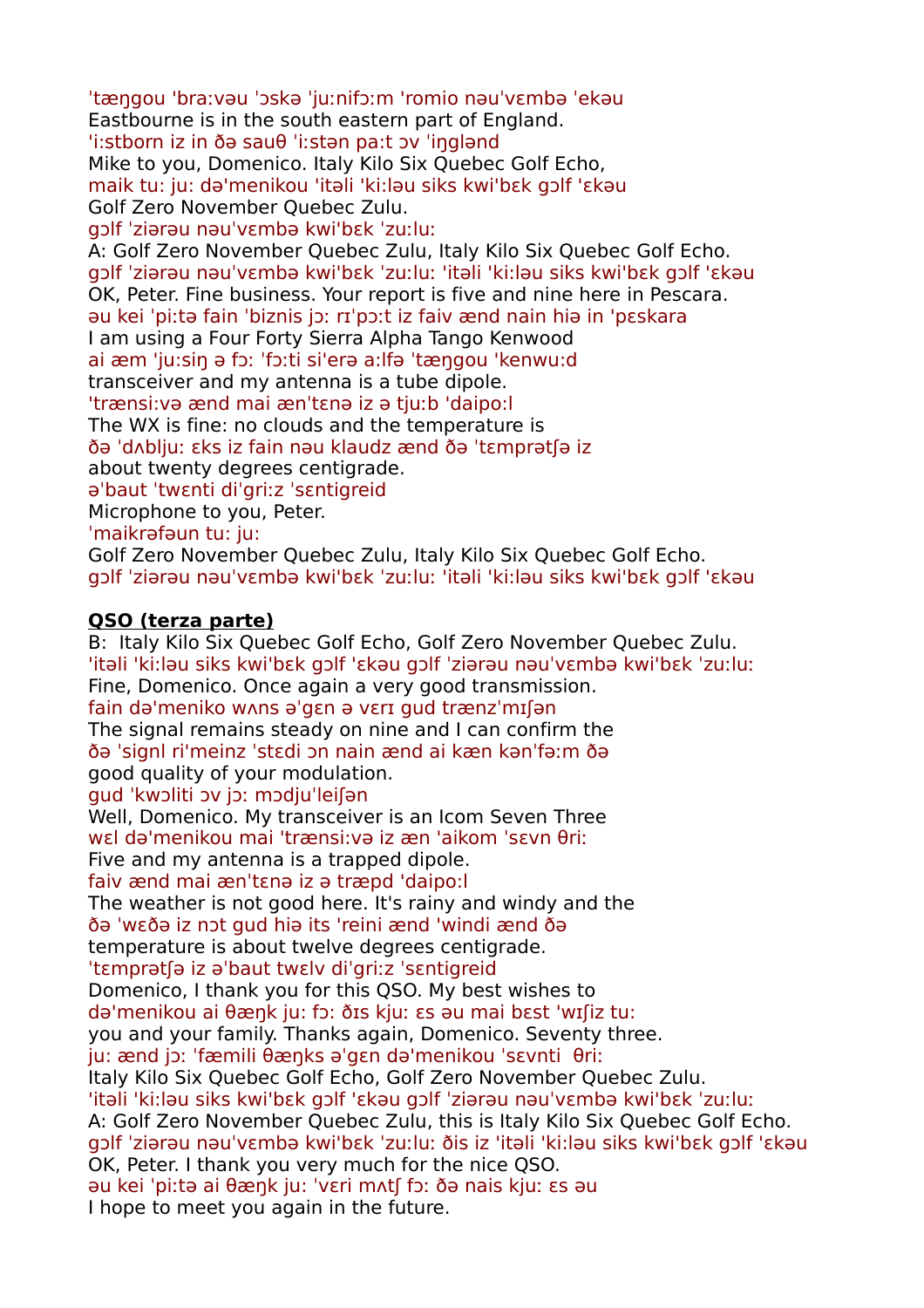ai həup tu: mi:t ju: əˈgɛn in ðə ˈfjuːtʃə My QSL card is sure via the bureau. Seventy threes, Peter. mai kjuː ɛs el iz ʃuə ˈvaiə ðə ˈbjuərəu ˈsɛvnti θriː ˈpiːtə Bye bye. 'bai 'bai Golf Zero November Quebec Zulu, Italy Kilo Six Quebec Golf Echo. gɔlf ˈziərəu nəuˈvɛmbə kwi'bεk ˈzuːluː 'itəli 'ki:ləu siks kwi'bεk gɔlf 'εkəu B: Roger, Domenico. QSL via the bureau. Thanks. 'rodʒə də'menikou kjuː ɛs el ˈvaiə ðə ˈbjuərəu θæŋks Italy Kilo Six Quebec Golf Echo, Golf Zero November Quebec Zulu. 'itəli 'ki:ləu siks kwi'bεk gɔlf 'εkəu gɔlf ˈziərəu nəuˈvɛmbə kwi'bεk ˈzuːluː A: Thank you, Peter. Seventy three. θæŋk ju: ˈpiːtə ˈsɛvnti θriː

## **Chiamate**

Is this frequency in use, please? Is this frequency occupied? iz ðis 'fri:kwənsi in ju:z pli:z iz ðis 'fri:kwənsi 'ɔkupaid CQ twenty, CQ twenty, CQ twenty. si:kj'u si:kj'u 'twenti si:kj'u 'twenti This is Italy Kilo Six Quebec Golf Echo; ðis iz 'itəli 'ki:ləu siks kwi'bεk gɔlf 'εkəu IK Six QGE; ai kei siks kiu: dʒi: i: India Kilowatt Six Queen Germany England; ˈindiə ˈkiləwot siks kwiːn ˈdʒəːməni ˈiŋglənd Italy Kilo Six Quebec Golf Echo calling CQ and listening. 'itəli 'ki:ləu siks kwi'bεk gɔlf 'εkəu ˈkɔːliŋ si:kj'u ænd 'lisniŋ CQ si:kj'u CQ 80, 40, 20, 15, 10 si:kj'u 'eiti ˈfɔːti 'twenti fifˈtiːn ten CQ twenty meters si:kj'u 'twenti ˈmiːtəz CQ DX si:kj'u di: ɛks CQ DX outside Europe si:kj'u di: ɛks autˈsaid ˈjuərəp CQ Africa si:kj'u ˈæfrikə CQ USA si:kj'u ju: ɛs ei CQ Pacific area si:kj'u pəˈsifik ˈɛərɪə CQ Britain si:kj'u ˈbrɪtən

### **Alfabeto e numeri**

A [ei] Alpha ['ælfə] - B [bi:] Bravo ['braːvəu] - C [si:] Charlie ['tʃa:li] D [di:] Delta [ˈdɛltə] - E [i:] Echo [ˈɛkəu] - F [ɛf] Foxtrot [ˈfɔkstrɔt] G [dʒiː] Golf [gɔlf] - H [eɪtʃ] Hotel [həuˈtɛl] - I [ai] India [ˈindiə] Italy [ˈitəli] J [dʒei] Juliet ['dʒu:liət] - K [kei] Kilo [ˈkiːləu] - L [ɛl] Lima [ˈliːmə] M [ɛm] Mike [maik] - N [ɛn] November [nəuˈvɛmbə] - O [əu] Oscar [ˈɔskə]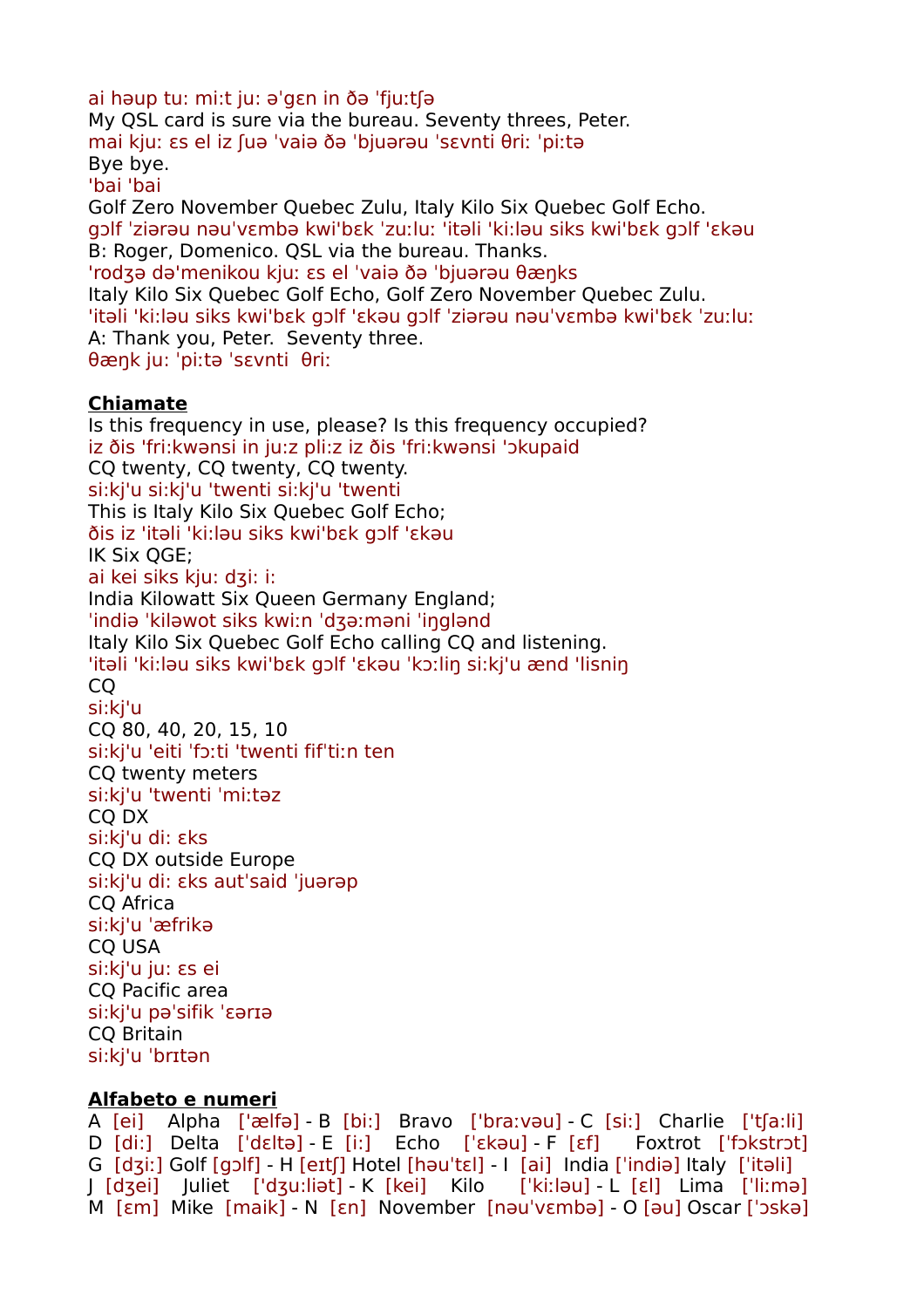P [pi:] Papa [ˈpa:pə] - Q [kjuː] Quebec [kwiˈbɛk] - R [a:] Romeo ['rəumiəu] S [ɛs] Sierra [si'erə] - T [ti:] Tango [ˈtæŋgəu] - U [ju:] Uniform [ˈjuːnifɔːm] V [vi:] Victor [ˈviktə] - W [ˈdʌbljuː] Whisky [ˈwiski] - X [ɛks] X-ray [ˈɛksˈrei] Y [wai] Yankee ['jæŋki] - Z [zɛd] Zulu [ˈzuːluː] A America [əˈmɛrɪkə] - B Brazil [brəˈzil] - C Canada [ˈkænədə] D Denmark [ˈdɛnmɑːk] - E England [iɪŋglənd] - F France [fraːns] G Germany [ˈdʒəːməni] - H Honolulu [honəˈluːluː] I Italy [ˈitəli] - J Japan [dʒəˈpæn] - K Kilowatt [ˈkiləuwɔt]

L London [ˈlʌndən] - M Mexico [ˈmɛksikəu] - N Norway [ˈnɔːwei]

O Ocean [ˈəuʃən] - P Pacific [pəˈsifik] - Q Queen [kwiːn]

R Radio [ˈreidiəu] - S Santiago [sæntɪˈɑːgəu] - T Tokio ['tɔ:kiə]

U United [juːˈnaitid] - V Victoria [vik'to:riə] - W Washington [ˈwɔʃɪŋtən]

X --- - Y Yokohama [jokə'hamə] - Z Zanzibar ['dzandzibə]

0 zero ['ziərəu] - 1 one  $[wan]$  - 2 two  $[tu:]$  - 3 three  $[0ri:]$  - 4 four  $[fo:]$  - 5 five [faiv] - 6 six [siks] - 7 seven [ˈsɛvn] - 8 eight [eit] - 9 nine [nain] - 10 ten [tɛn] - 11 eleven [iˈlɛvn] - 12 twelve [twɛlv] - 13 thirteen [θəːˈtiːn] - 14 fourteen [fɔː'tiːn] - 15 fifteen [fifˈtiːn] - 16 sixteen [siksˈtiːn] - 17 seventeen [sɛvnˈtiːn] - 18 eighteen [ˈeiˈtiːn] - 19 nineteen [nain'ti:n] - 20 twenty [ˈtwɛnti] - 21 twenty one [ˈtwɛnti wʌn] - 22 twenty two [ˈtwɛnti tu:] - 23 twenty three [ˈtwɛnti θriː] - 30 thirty [ˈθəːti] - 40 forty [ˈfɔːti] - 50 fifty ['fifti] - 60 sixty ['sixti]- 70 seventy [ˈsɛvnti] - 80 eighty ['eiti] - 90 ninety ['nainti] - 100 one hundred [wʌn ˈhʌndrəd] - 1000 one thousand [wʌn ˈθauzənd] - 1000000 one million [wʌn ˈmɪljən].

## **Alcuni prefissi DXCC**

| 4X [fɔː ɛks]                          | ISRAEL ['izreil] |                                      |
|---------------------------------------|------------------|--------------------------------------|
| 5B [faiv bi:] CYPRUS ['saɪprəs]       |                  |                                      |
| 7X ['sενη εks] ALGERIA [æl'dʒɪəriə]   |                  |                                      |
| 9A [nain ei] CROATIA [krau'eifia]     |                  |                                      |
| 9K [nain kei] KUWAIT [ku'weit]        |                  |                                      |
| A4 [ei fɔː] OMAN [əu'maːn]            |                  |                                      |
| A7 [ei 'sενn] QATAR [ka'ta:]          |                  |                                      |
| AP [ei pi:] PAKISTAN [paːkiˈstaːn]    |                  |                                      |
| BV [bi: vi:] TAIWAN [taɪ'wɑːn]        |                  |                                      |
| C3 [si: θri:] ANDORRA [æn'dɔːrə]      |                  |                                      |
| DL [di: ɛl] GERMANY ['dʒəːməni]       |                  |                                      |
| DU [di: ju:] PHILIPPINES ['filipi:nz] |                  |                                      |
| EA [i: ei]                            | SPAIN [spein]    |                                      |
| El [i: ai] IRELAND ['aialand]         |                  |                                      |
| F [εf] FRANCE [fraːns]                |                  |                                      |
| G [dʒiː] ENGLAND ['iŋglənd]           |                  |                                      |
| GI [dʒiː ai]                          |                  | NORTHERN IRELAND ['nɔːðən 'aiələnd ] |
|                                       |                  |                                      |
| GM [dʒiː ɛm] SCOTLAND ['skɔtlənd]     |                  |                                      |
| GW [dʒiː ˈdʌbljuː] WALES [weilz]      |                  |                                      |
| $\mathsf{I}$ [ai]                     | ITALY ['itəli]   |                                      |
| JA [dʒei ei] JAPAN [dʒəˈpæn]          |                  |                                      |
|                                       |                  | LX [ɛl ɛks] LUXEMBOURG ['lʌksəmbəːg] |
| OH [au eɪtʃ] FINLAND ['finland]       |                  |                                      |
| OE [au i:] AUSTRIA ['ɔstria]          |                  |                                      |
| ON [au εn] BELGIUM ['bεldʒam]         |                  |                                      |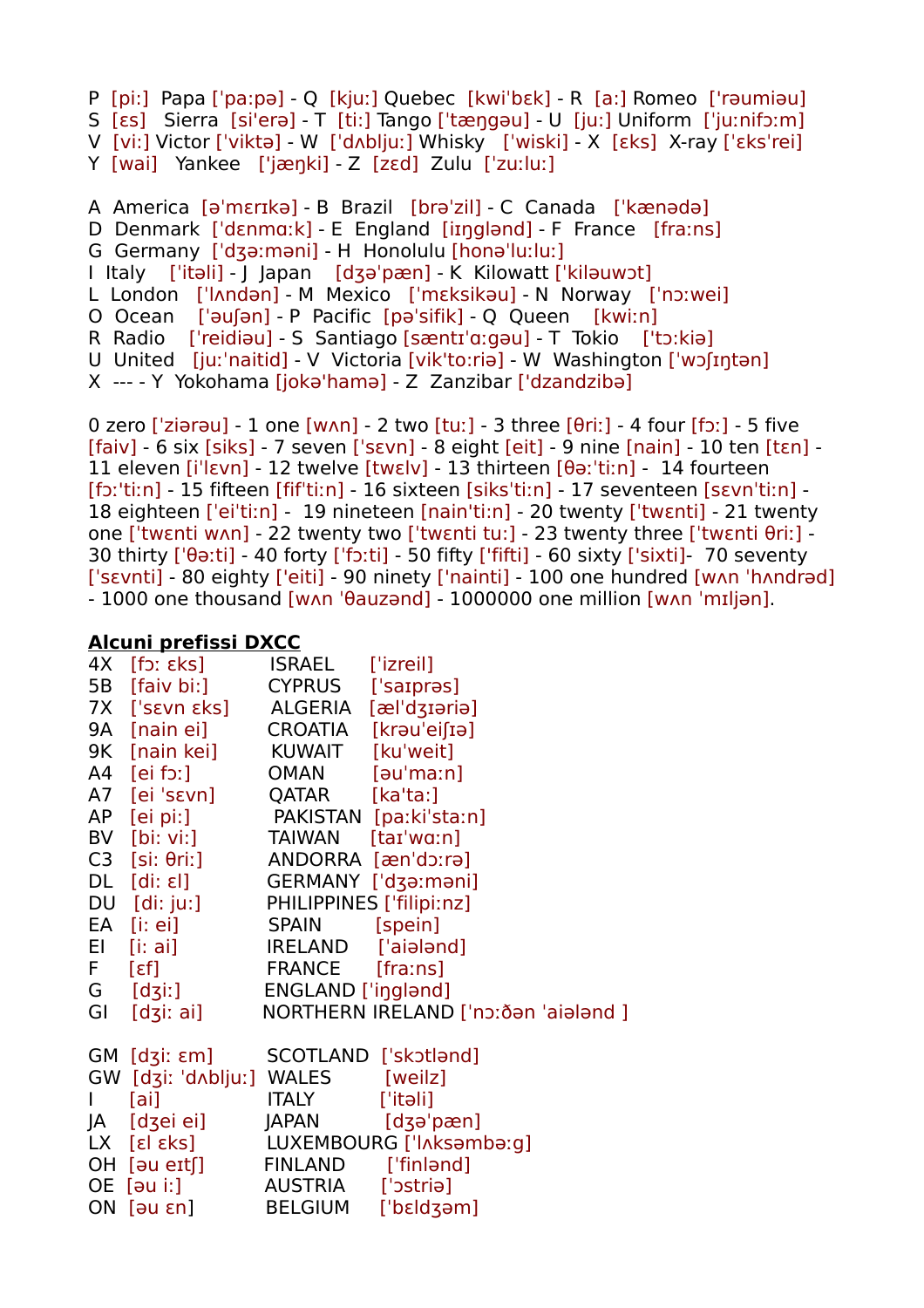| PA [pi: ei]    | NETHERLANDS ['nεδalandz] |                             |
|----------------|--------------------------|-----------------------------|
| UA [ju: ei]    | <b>RUSSIA</b>            | $[\cdot \wedge \cdot]$      |
| $UB$ [ju: bi:] | <b>UKRAINE</b>           | [juːˈkrein]                 |
| A [ei]         | USA                      | $[ju: \; \epsilon s \; ei]$ |
| K [kei]        | USA                      | $[ju: \; \epsilon s \; ei]$ |
| W ['dʌbljuː]   | <b>USA</b>               | $[iu: \epsilon s e]$        |
| $VE$ [vi: i:]  | <b>CANADA</b>            | ['kænədə]                   |
| VK [vi: kei]   | <b>AUSTRALIA</b>         | [os'treilia]                |
| ZB [zɛd bi:]   | <b>GIBRALTAR</b>         | [dʒi'brɔːltə]               |

### **Approvazioni e ringraziamenti**

Roger ['rɔdʒə] OK [əu kei] That's OK [ðæts əu kei] Fine [fain] Fine business [fain ˈbiznis] Thank you for answering the call [θæŋk ju: ˈvɛri mʌtʃ fə ˈaːnsəriŋ ðə kɔːl] Thanks for your call [thanks fə jɔː kɔːl] Many thanks [ˈmɛni thanks] I thank you very much for your call [ai θæŋk ju: ˈvɛri mʌtʃ fə jɔː kɔːl]

## **Primi rapporti**

A good signal from your station. ə gud 'signəl frɔm jɔː ˈsteiʃən I can receive a very strong signal from your side. ai kæn riˈsiːv ə ˈvɛri strɔŋ ˈsignl frɔm jɔː said Your signal is steady on 9. jɔː ˈsignl iz ˈstɛdi ɔn nain Your signal is not strong. jɔː ˈsignl iz nɔt strɔŋ A weak signal from your side. ə wiːk ˈsignl frɔm jɔː said Negative: the signal is too low. ˈnɛgətɪv ðə signl iz tu: ləu A very good radio quality. ə ˈvɛri gud ˈreidiəu ˈkwɔləti Broadcasting radio quality. ˈbrɔːdkɑːstiŋ ˈreidiəu ˈkwɔliti A clear and strong modulation. ə kliə ӕnd strɔŋ mɔdjuˈleiʃən Some noises are disturbing your transmission. sʌm nɔiziz a: disˈtəːbiŋ jɔː trænzˈmiʃən Some QSB: your signal is not stable. sʌm kju: ɛs bi: jɔː signl iz nɔt ˈsteibl Some QRM on this frequency at the moment. sʌm kju: a: ɛm ɔn ðis fri:kwənsi æt ðə ˈməumənt A heavy QRM is disturbing your transmission. ə ˈhɛvi kju: a: ɛm iz disˈtəːbiŋ Jɔː trænzˈmiʃən I'll pass a report after your next transmission. 'ail pa:s ə riˈpɔːt ˈaːftə jɔː nɛkst trænzˈmiʃən I'm going to pass you a report after your next transmission. aim ˈgəuiŋ tə pa:s ju: ə riˈpɔːt ˈaːftə jɔː nɛkst trænzˈmiʃən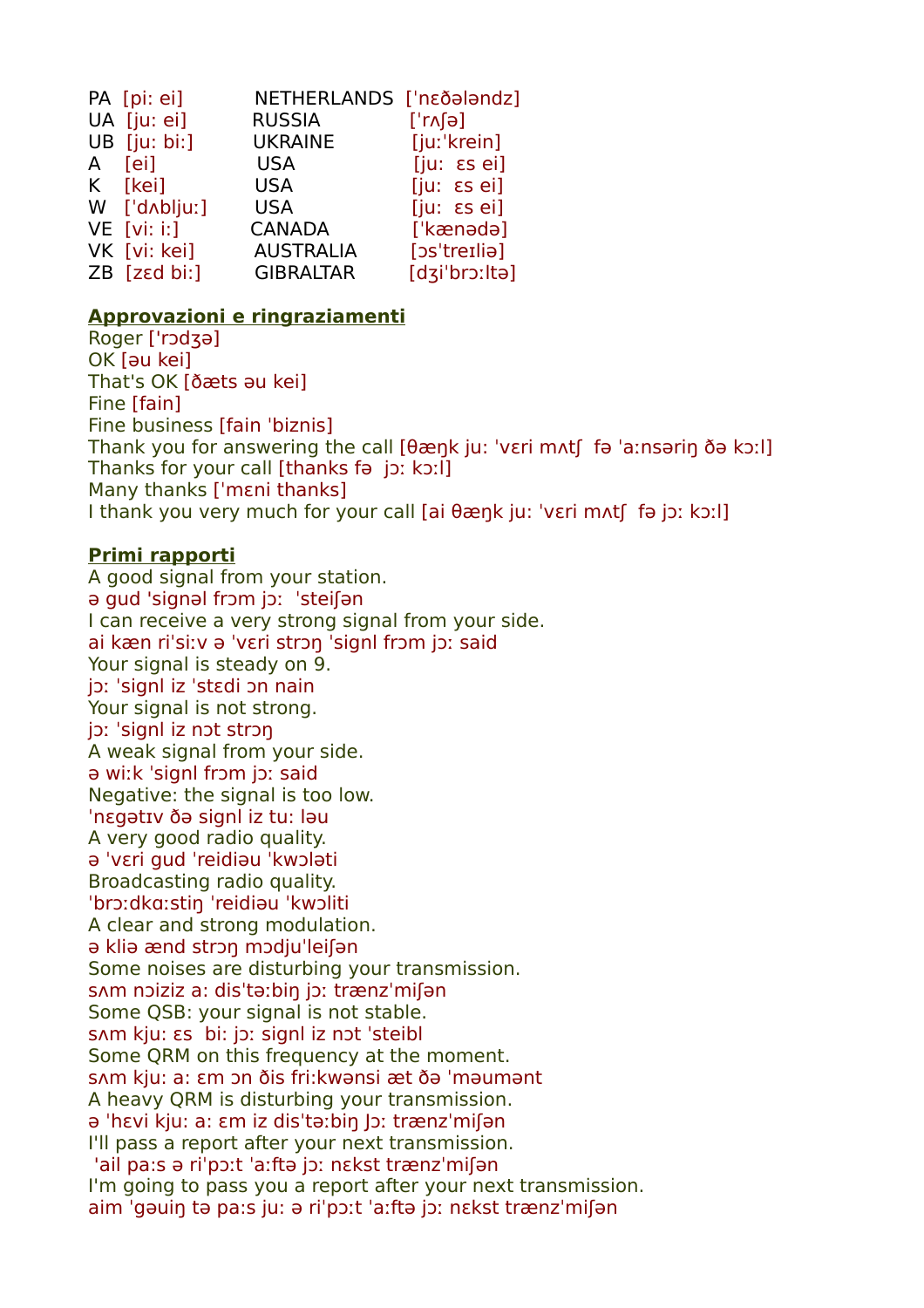# **Nome e QTH**

My name is Domenico, that is Delta Oscar Mike Echo November India Charlie Oscar.

mai 'neim iz də'menikou ðæt iz ˈdɛltə ˈɔskə maik 'εkəu nəuˈvɛmbə ˈindiə 'tʃa:li ˈɔskə

My name is Peter, like Papa Echo Tango Echo Romeo mai 'neim iz ˈpiːtə laik 'papa ˈekəu ˈtӕŋgou ˈekəu 'romio My QTH is Pescara, that is Papa Echo Sierra Charlie Alpha Romeo Alpha. mai kj'u ti eitʃ iz 'pεskara ðæt is 'papa 'εkəu si'erə 'tʃa:li 'a:lfə ro'mio 'a:lfə Pescara is located in the central eastern part of Italy. 'pεskara iz ləuˈkeitid in ðə ˈsɛntrəl ˈiːstən paːt ɔv ˈitəli Pescara is in the central part of Italy, on the eastern coast. 'pεskara iz in ðə ˈsɛntrəl paːt ɔv ˈitəli ɔn ði ˈiːstən kəust Pescara is on the Adriatic sea. 'pεskara iz ɔn ði eidriˈætik si: North, south, east, west, centre. nɔːθ sauθ ˈiːst wɛst ˈsɛntə Northern, southern, eastern, western, central. ˈnɔːðən ˈsʌðən ˈiːstən ˈwɛstən ˈsɛntrəl North-eastern, south-western, north-western ... nɔːθ ˈiːstən sauθ ˈwɛstən nɔːθ ˈwɛstən

# **Cambio**

Well, microphone to you, Peter. G0NQZ, IK6QGE. wɛl ˈmaikrəfəun tu: ju: ˈpiːtə dʒiː ˈziərəu ɛn kjuː zɛd ai kei siks kjuː dʒiː i: Ok, mike to you. G0NQZ, IK6QGE. əu kei ˈmaik tu: ju: dʒiː ˈziərəu ɛn kjuː zɛd ai kei siks kjuː dʒiː i: So, microphone back to you. səu maikrəfəun bæk tu: ju: Over. ˈəuvə

# **Apparati e antenne**

I am using a 440 Sugar Alpha Tango Kenwood transceiver. ai ӕm 'ju:siŋ ə fɔː ˈfɔːti ˈʃugə a:lfə ˈtӕŋgou 'kenwu:d 'trænsi:və My transceiver is an ICOM IC 775. mai 'trænsi:və iz æn 'aikɔm ai si: ˈsɛvn ˈsɛvn faiv The transceiver I am using at the moment is a Yaesu FT 890. ðə 'trænsi:və ai ӕm 'ju:siŋ æt ðə ˈməumənt iz ə ja'ɛsu ɛf ti: eit nain əu 100 watts output. wʌn ˈhʌndrəd wɔts ˈautput The power is 100 watts. ðə ˈpauə iz wʌn ˈhʌndrəd wɔts My antenna is a dipole, mai ænˈtɛnə iz ə 'daipo:l a tube dipole, ə tjuːb 'daipo:l a trapped dipole, ə træpt 'daipo:l a sloper, ə 'sləupə a loop,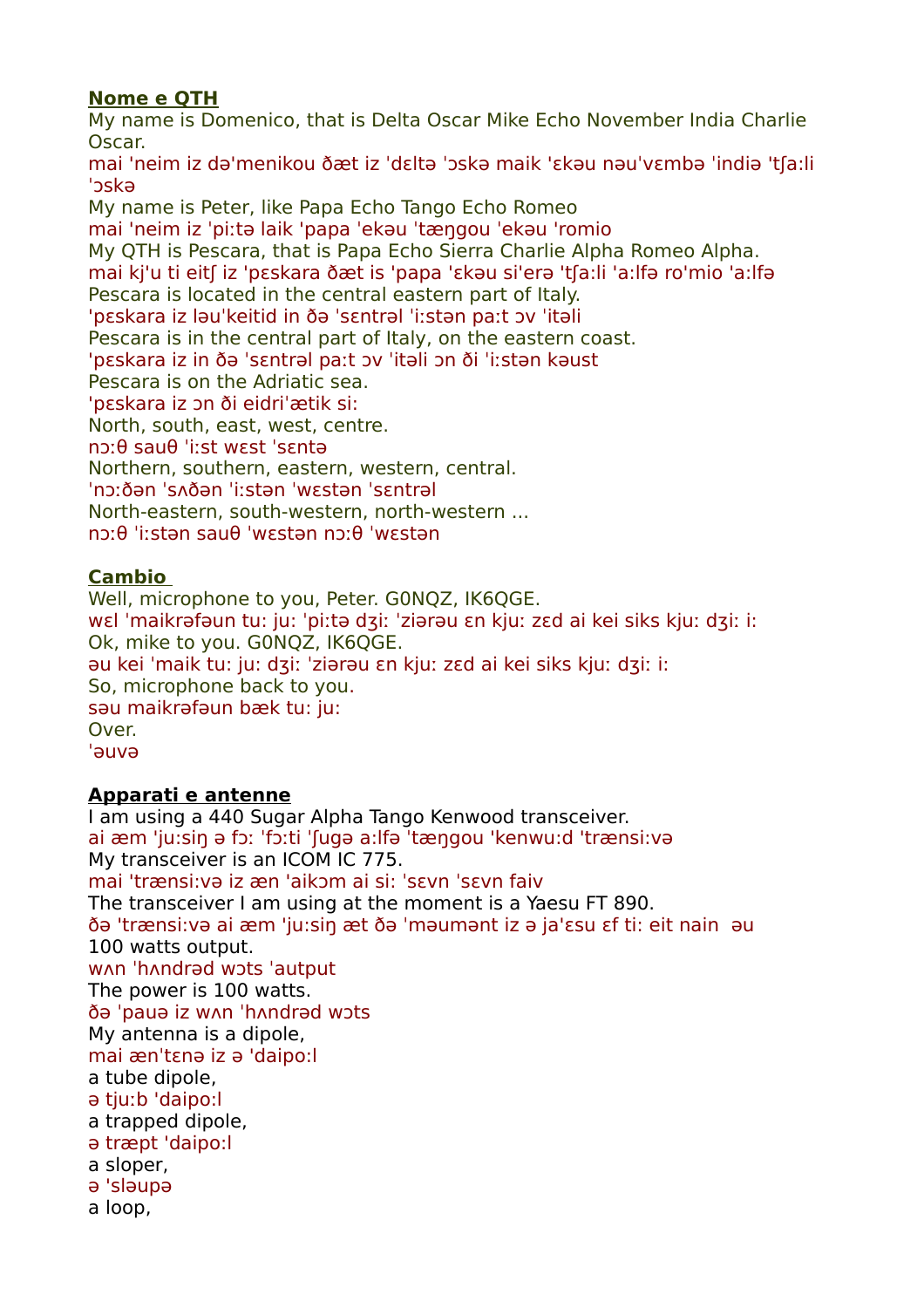- ə lu:p
- a magnetic loop,
- ə mægˈnɛtɪk lu:p
- a long wire,
- ə lɔŋ ˈwaiə
- a three element monobander,
- ə θriː ˈɛlimənt ˈmonəu'bændə
- a three, four, five, six element Yagi,
- ə θriː fɔː faiv siks ˈɛlimənt 'ja:gi
- a three element, three band beam.
- ə θriː ˈɛlimənt θriː 'bænd bi:m

#### **Tempo atmosferico**

The WX is fine. ðə ˈdʌbljuː ɛks iz fain The weather is lovely. ðə ˈwɛðə iz ˈlʌvli It's sunny and quite hot. its ˈsʌni ӕnd kwait hɔt The weather is miserable. ðə ˈwɛðə iz ˈmizərəbl It's cloudy, windy, cold, foggy, stormy. its ˈklaudi 'windi kəuld ˈfɔgi ˈstɔːmi It's raining, now. its 'reiniŋ nau It's snowing. its 'snəuiŋ There's some snow on the ground. ðɛəz sʌm snəu ɔn ðə graund The temperature is about twenty degrees centigrade. ðə ˈtɛmprətʃə iz əˈbaut ˈtwɛnti diˈgriːz ˈsɛntigreid The temperature is 50 degrees Fahrenheit. ðə ˈtɛmprətʃə iz 'fifti diˈgriːz ˈfӕrənhӕit What's the weather like in your country, Peter? 'wɔts ðə ˈwɛðə laik in jɔ: ˈkʌntri ˈpiːtə

### **Rapporti e disturbi**

Your signal remains steady on nine. jɔː ˈsignl ri'meinz ˈstɛdi ɔn nain The level of your signal remained on nine all the time. ðə ˈlɛvl ɔv jɔː ˈsignl ri'meind ɔn nain ɔːl ðə taim The whole transmission was on a level of nine. ðə həul trænzˈmiʃən wɔz ɔn ə ˈlɛvl ɔv nain Some QSB at the moment. sʌm kju: ɛs bi: ӕt ðə ˈməumənt Some QSB during your last over. sʌm kju: ɛs bi: 'djuəriŋ jɔː la:st ˈəuvə Your signal varied from five to nine. jɔː ˈsignl ˈvɛərid frɔm faiv tu: nain Your signal was not steady during the last over. jɔː ˈsignl wɔz nɔt ˈstɛdi 'djuəriŋ ðə la:st ˈəuvə A clear and strong modulation.